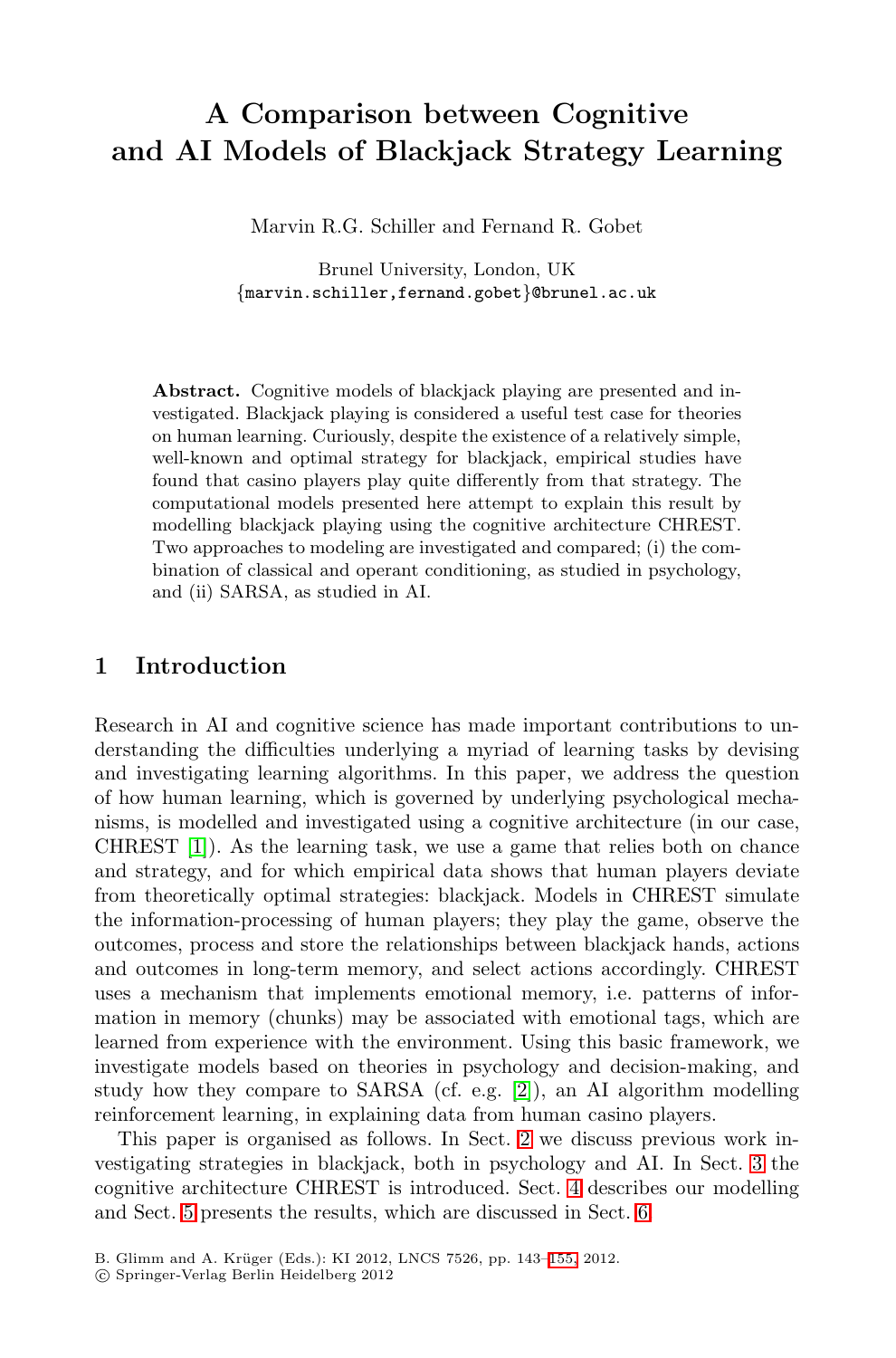# <span id="page-1-0"></span>**2 Blackjack Strategies: Modelling and the Role of Learning**

Blackjack is played by one or several players (independently) against a dealer. At the start of a game, each player makes a bet and is dealt two cards face-up and their combined value is considered (figure cards count as 10 except the ace, which may count as 1 or 11, to the favour of the player). The dealer also obtains two cards, one of which is dealt face-up (the upcard). The goal of the player is to obtain a total that is as close to 21 as possible without exceeding 21, in which case the player immediately loses the game and thus the bet (going bust). If the initial two cards of the player add to 21 (blackjack), the player immediately wins the game and 2.5 times the amount of the original bet. Such hands that include an ace that may count as 11 without the total exceeding 21 are called soft (as opposed to hard) hands. Players may successively request to be dealt additional cards (hit) or to content themselves with the current total (stand). Further actions the player may take are splitting a pair hand, and doubling a bet (see e.g. [3, Sect. 3]), but these actions are not relevant for the remainder of this paper. After all players have made their choices, it is the dealer's turn to play according to a fixed rule (which may vary in different casinos); usually the dealer is required to hit at a total of 16 or less and to stand at 17. If the dealer busts, all players who have not bust receive 2 times the amount of the original bet (i.e. a net win of the size of the bet). If the dealer stands at a score of at most 21, the remaining players with a higher score win 2 times the original bet, otherwise they either draw (and receive back their bet) or lose their bet.

Wagenaar  $[4]$  notes that – even though strategies exist to maximise the returns of playing – the performance of blackjack players in the casino is not optimal. The question of what strategies people actually adopt when playing blackjack, and how they relate to learning, has not b[een](#page-11-1) answered conclusively. In this paper we propose a cognitive model (implemented using the cognitive architecture CHREST [1]) that relates blackjack strategy to theories in psychology and decision-making, and compare this [to](#page-11-1) a traditional AI algorithm, SARSA.

#### **2.1 Blackjack Strategies**

*Never bust* is a strategy where the player hits at a total o[f 1](#page-11-1)1 and below, and stands at a hard total of 12 or more. According to simulations [4], players using *never bust* are expected to lose 8% of their original investment on average. *Mimic the dealer* is a strategy where the player hits [at](#page-11-1) 16 and stands at 17, like the dealer. The expected loss is  $6\%$  per game according to [4]. Both of these strategies are inferior to the *basic strategy* introduced by [5]. It can be represented in the form of decision tables taking into account the player's total and the dealer's upcard, and which prescribe one out of four actions (stand, hit, double, split). Different tables apply to hard hands, soft hands, and pair hands. Wagenaar [4] notes that this strategy can be learned very easily. It results in an expected loss of 0.4 % per game, which is relatively favourable for the player. In combination with a supplementary technique (card counting, as discussed by [4]), a positive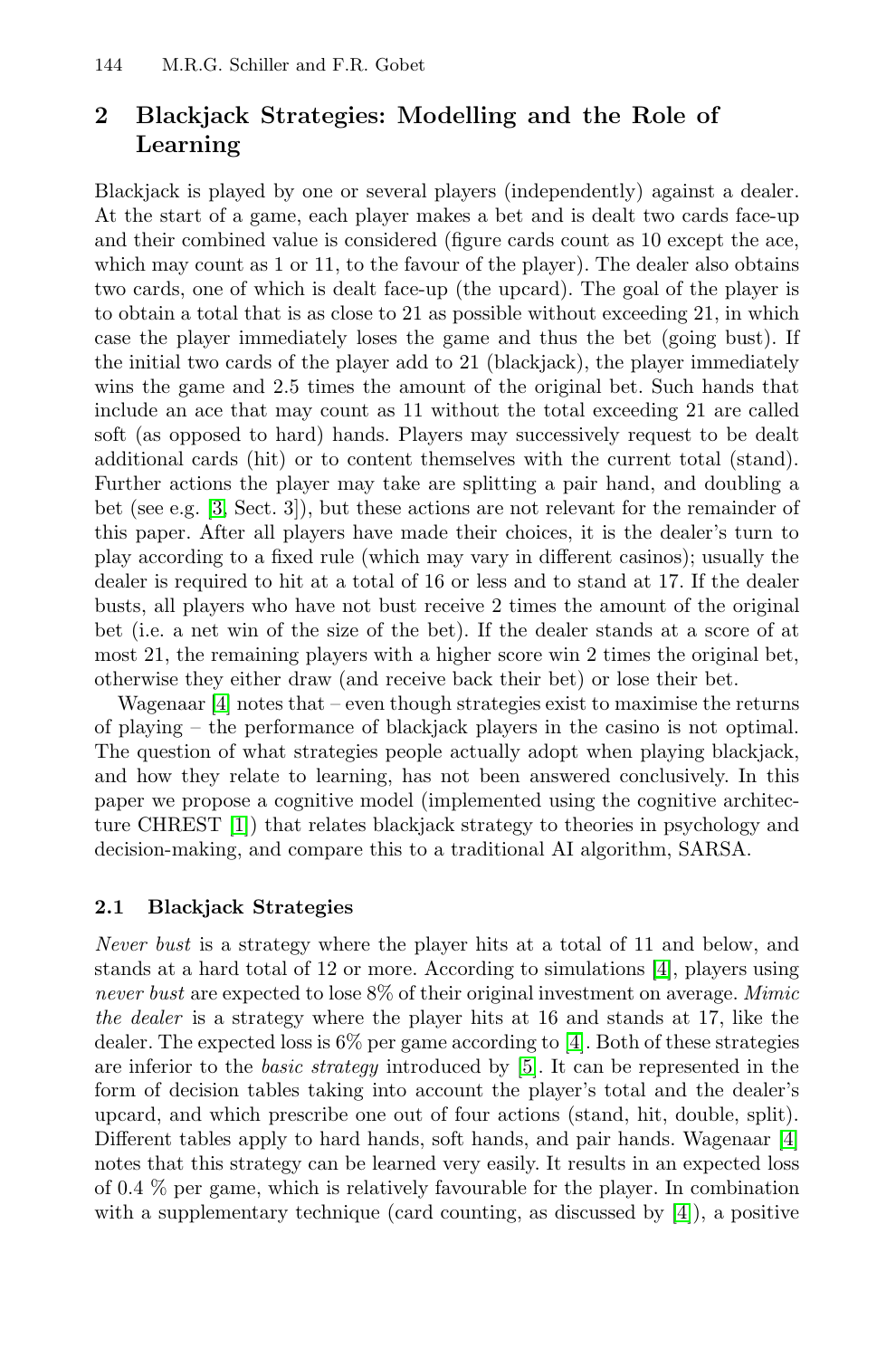expecte[d r](#page-9-0)eturn can be achie[ved](#page-11-1). Sub-optimal play results in a larger house edge, i.e. expected losses of the player. Walker et al. [6] found that Australian players violated the basic strategy on 14.[6%](#page-11-1) of the hands, resulting in a house edge of 2.4 % (instead of 0.8% with the basic strategy<sup>1</sup>).

<span id="page-2-0"></span>To assess what type of strategy blackjack players in the casino are actually playing, Wagenaar studied the games<sup>2</sup> of  $112$  players and compared their play to the basic strategy. For each combination of the player's total and the dealer's upcard, it was established how often the players (on average) deviated from the basic strategy. Table 1 is adapted from [4] and shows the proportion of deviations from the basic strategy for hard non-pair hands (pair hands, which allow for splitting, were not further investigated in [4]). The table includes only players' totals from 12 to 17, since players always hit at 11 or less, and always stood at 18 or more. Wagenaar found that players are more likely to violate basic when they are required to hit (the underlined area) than when they are required to stand. Wagenaar discusses possible reasons for this kind of "conservatism" of standing where hitting offers a greater chance to win (e.g. regret minimisation, delaying bad news, blaming the dealer's luck). Wagenaar formulates this bias in the players' actions as a linear logisti[c](#page-11-1) [m](#page-11-1)[od](#page-11-2)el, bu[t](#page-11-3) does not explore whether or how it might be related to learni[ng.](#page-11-4)

#### **2.2 Modelling Learning in Blackjack**

A number of studies on blackjack strategies and learning have been contributed by researchers in mathematics and AI, [wh](#page-11-5)o were either interested in optimal playing strategies or efficient machine[-le](#page-11-0)arning algorithms. Less is known about the blackjack skills of actual players, as investigated in [4], [6] and [7].

Work by mathematicians and statisticians (e.g. [5]) makes use of knowledge of the mechanics of blackjack (composition of decks, random drawing) in their search for optimality. In contrast, strategy acquisition in blackjack can be considered as a learning problem based solely on playing experience, which makes the analysis more challenging, and which is done in AI to investigate the capabilities of machine learning algorithms (e.g. bootstrapping [8] and evolutionary algorithms [3]). The work by Perez-Uribe and Sanchez [2] is interesting in that they use the SARSA algorithm, a reinforcement learning mechanism based on temporal difference learning and Q-learning. However, this work does not analyse the relationship betw[ee](#page-11-1)n their models and the behaviour of human players. Furthermore, this work did not consider the value of the face-up dealer's card, and therefore it does not [off](#page-11-1)er the possibility to compare the learned strategies to the basic strategy, one of the objectives of this paper.

Reinforcement learning in the context of decision-making tasks has been intensively studied with the Iowa Gambling Task, a kind of four-armed bandit problem (cf. [9]). Subjects have to select cards from four decks with different

<sup>&</sup>lt;sup>1</sup> Differences wrt. the house edge reported in [4] are due to rule variations.<br><sup>2</sup> Since observers had no control over the length of stay, the number of hand

<sup>2</sup> Since observers had no control over the length of stay, the number of hands recorded for each player varies (median=74 hands, cf. [4]).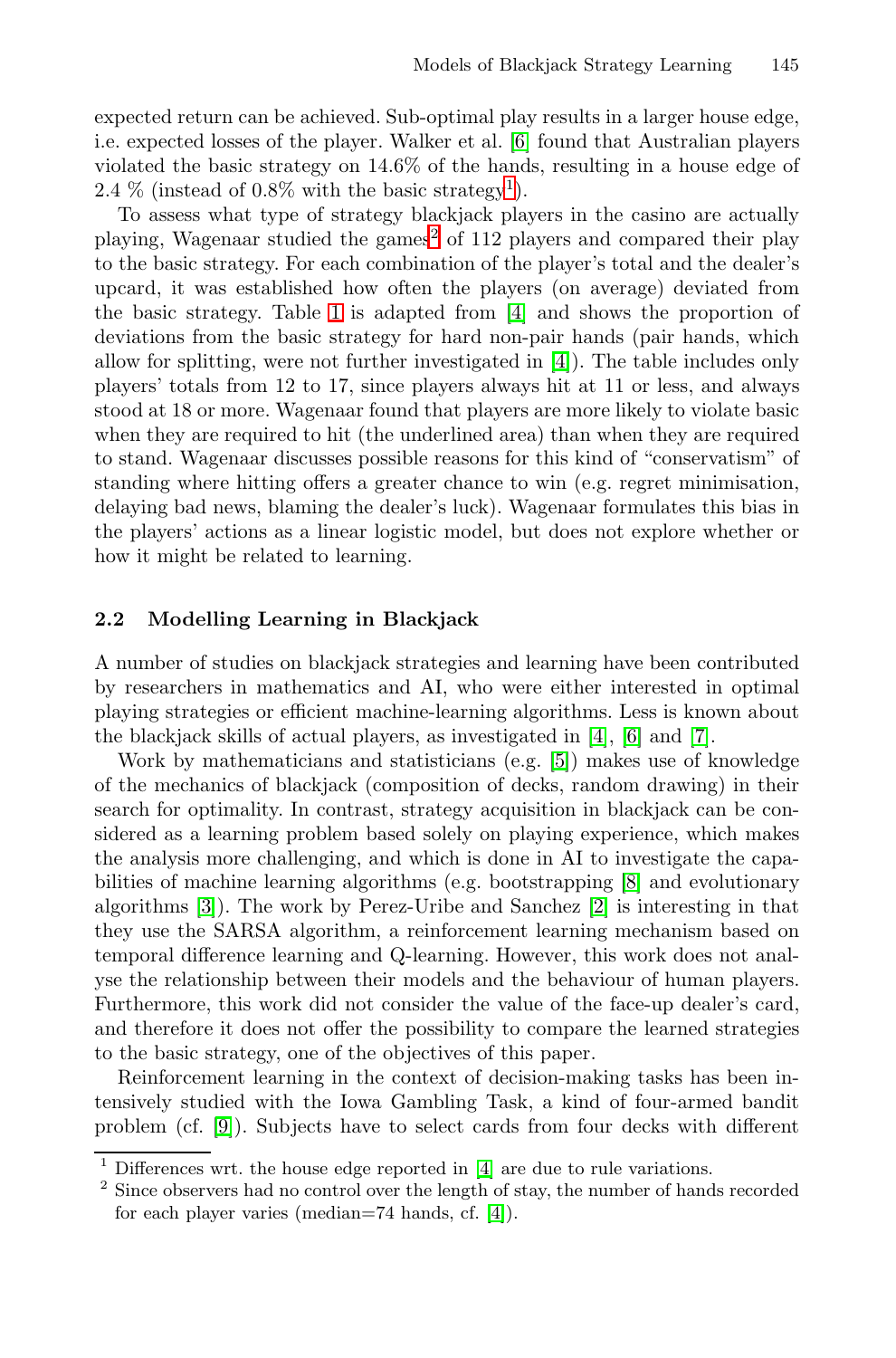<span id="page-3-0"></span>schedules of rewards and punishments. [10] and [9] propose an elaborate model for subjects' decision making behaviour on the task, the expectancy valence (EV) model. It models the learning of players' expectations and action selection via softmax selection/Boltzmann exploration. In this paper, we extend the use of some of [the](#page-12-1)se principles to the st[udy](#page-12-2) of blackjack play.

# **3 CHREST**

CHREST (Chunk Hierarchy and REtrieval STructures) is a cognitive architecture that enables the modelling of human processes of perception (in particular visual attention), learning and memory. CHREST is a symbolic architecture based on chunking theory [11] and template theory [12]. Chunking theory posits that information is processed, learned and retrieved in the form of patterns, which can be used as one coherent unit of knowledge, and which are referred to as chunks. CHREST is composed of an input analysis component, a short-term memory component (for different modalities: visual, auditory, action) and a longterm memory component which is organised in a network structure. Technically, patterns form nodes in the network structure of long-[term](#page-12-3) memory. Retrieval is via an index structure referred to as discrimination network, which is learned incrementally. Furthermore, cross-links can be learned within long-term memory [with](#page-12-4)in and across chunks of different modalities. Patterns are formed when information is perceived via the input analysis component and passed on to short-term and long-term m[emo](#page-2-0)ry, where they are learned  $-$  i.e. integrated into the network structure – incrementally. Any chunk in long-term memory (LTM) can be associated with an emotional tag that is retrieved when the chunk is retrieved. In general, emotional tags in CHRES[T fo](#page-11-6)llow the paradigm of [13] and [14] by representing emotions as combinations on several dimensions of primary basic emotions (e.g. joy, acceptance, fear, surprise, sadness, disgust, anger, anticipation according to [14]). In this paper, however, we only use two dimensions of emotions (joy and sadness), in keeping with the parsimony of similar previous models for the Iowa Gambling Task (cf. Sect. 2.2). Emotional tags are learned via an association learning mechanism using a so-called  $\Delta$ -rule (illustrated in the next section). This rule is part of psychological theories on classical conditioning [15] as well as the decision-theoretic model proposed by [10].

<span id="page-3-1"></span>CHREST runs as a computer program in Java (with interfaces for scripts in other languages), to enable simulations and testing of cognitive models. CHREST has previously been used to model phenomena in various domains of human infor[ma](#page-1-0)tion-processing and expertise, including board games (Go, chess and awalé), language acquisition in children, and physics.

# **4 Modelling**

CHREST models played blackjack, to investigate in how far the learning implemented by these models accounts for (i) the behaviour observed by Wagenaar [4] as described in Sect. 2, and (ii) the choices that the basic strategy prescribes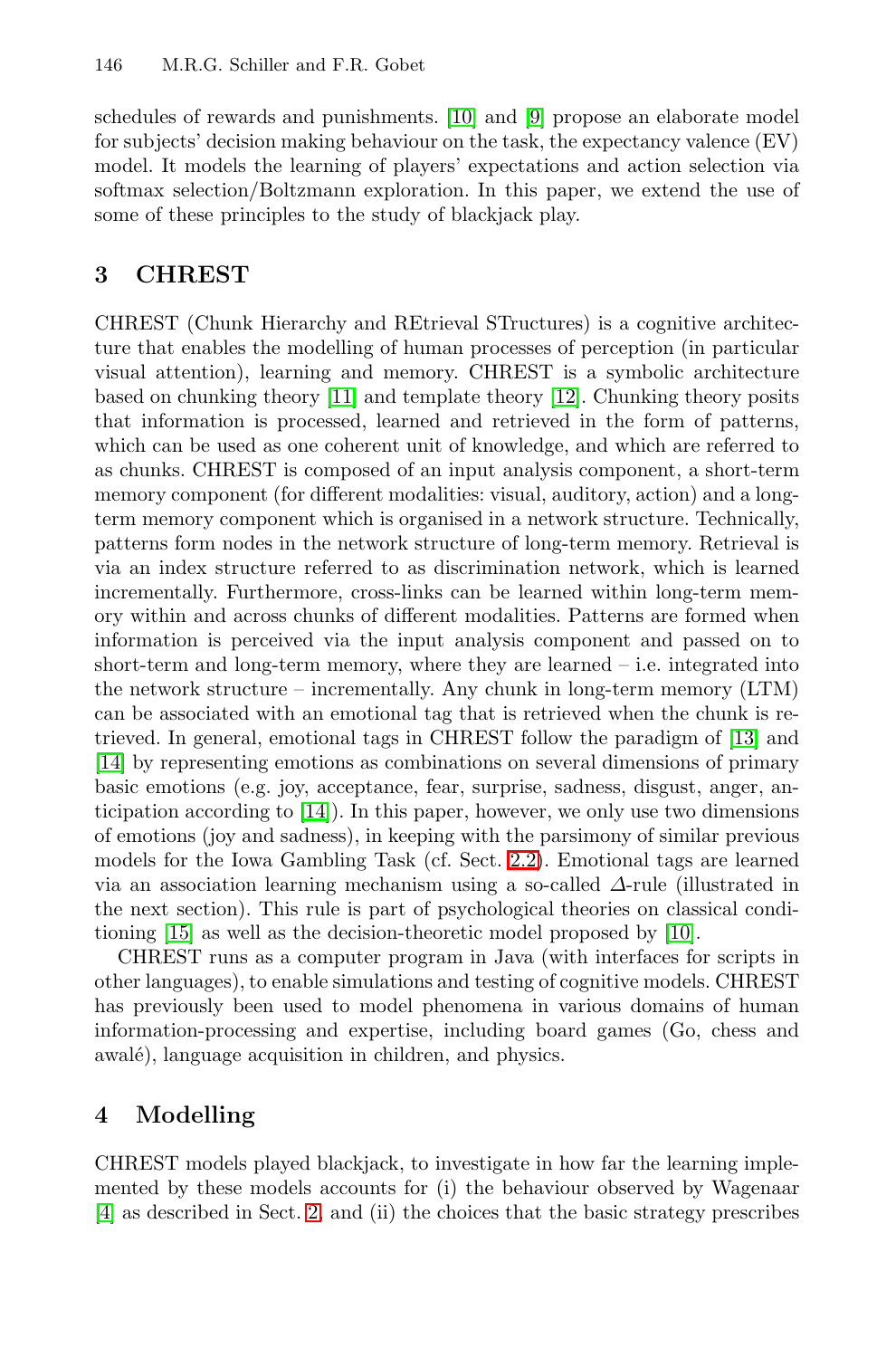instead. Since the actions of splitting and doubling are not relevant for modelling Wagenaar's data, our model is simplified by only considering hitting vs. standing (like [2]). As a further simplification, each game is dealt from a complete deck of cards. For simplicity we also assume that bets are held constant, and wins and losses are always represented as multiples of "1" bet. Our model is based on the hypothesis that players experience constant reinforcement and reward (of positive and negative valence) while playing, which follows a random ratio schedule. This experience is likely to enter the player's memory and to influence decision-making, in conflict or in addition to fixed strategies. For making an action, the model (i) visually recognises the total of the player's hand, (ii) visually recognises the value of the dealer's upcard, and (iii) retrieves the set of possible actions in action memory associated with that situation. Depending on previous experience, these situation-specific actions are associated with emotional tags of positive and/or negative valence. Depending on these values, the action to be performed is selected, the immediate outcomes are observed, and the model adjusts its expectations (using the  $\Delta$ -rule).

#### **4.1 CHREST Model (Model 1)**

The model starts out with a representation of the possible losing and winning outcomes of blackjack. Monetary wins and losses carry emotional tags attached to these outcomes as follows; wins are directly represented in the "joy" dimension and losses in the "sadness" dimension. The possible outcomes are (i) losing  $(ioy:0, \text{sadness}:1)$ , (ii) blackjack win  $(ioy:2.5, \text{sadness}:1)$ , (iii) ordinary win  $(ioy:2,$ sadness:1), (iv) push (joy:1, sadness:1). An alternative approach is to map the net wins onto a single dimension of "joy" (which can then also take negative values). The second approach assumes that players mentally offset bets and wins prior to experiencing their rewarding effect. We additionally included this variant of our model in the analysis, as discussed in the results.

Each game of blackjack requires the player to make one or several choices based on the current "state" of the game; i.e. the situation described by the player's cards and the dealer's u[pc](#page-11-7)ard. Each game is terminated with a win, loss or draw after a finite number of iterations of the following steps.

**1) Recognition**. The model receives its own hand and the dealer's upcard as input. The model retrieves a chunk that represents the combination of its own total, together with an indicator whether the hand is soft or hard, and the dealer's upcard from long-term memory (e.g. "14-10-soft" if presented with Ace, 3 and dealer's upcard 10). If such a chunk does not exist or is incomplete, learning of such a chunk (according to chunking theory, cf. [1]) takes place instead. If the chunk has been linked to actions or carries an emotional tag (due to previous playing), these are retrieved. Any such "player's hand" or "state" chunk may have been linked with two different action chunks (hit/stand), each of which may have an emotional tag (resulting from previous experience with the action for that specific hand).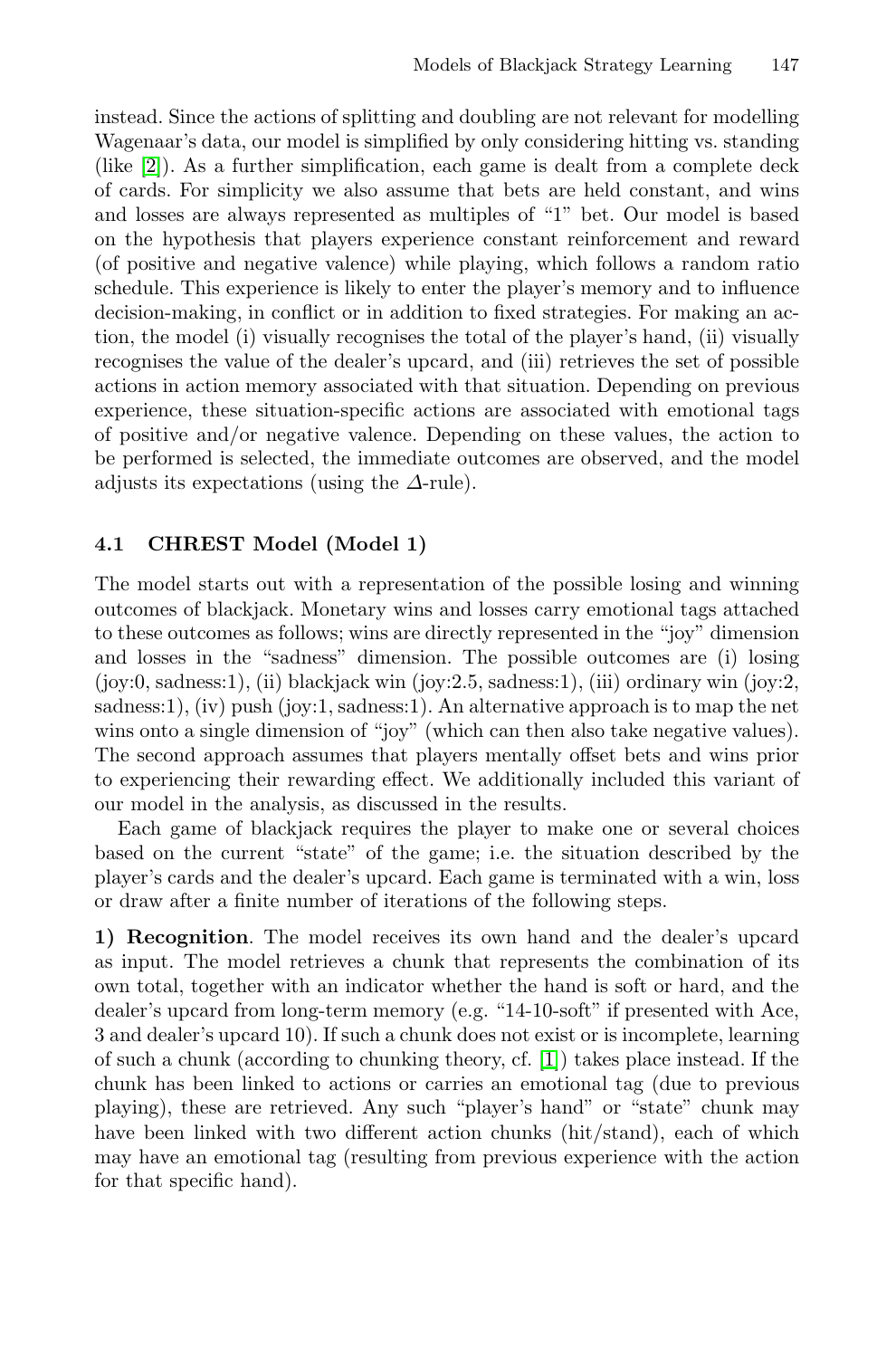**2) Action Selection.** Based on the emotional tags for hit/stand actions linked to the chunk representing the player's hand in long-term memory, one is chosen over the other probabilistically via softmax selection as follows. For both options, the expected value of taking that action is taken to be the difference between the "joy" and "sadness" values of their emotional tags (and 0 otherwise). Let  $Ev_{STAND}(x, y, z, t)$  denote the expected value of the STAND action for the hand characterised by a total of x, a dealer's upcard value of y, and the indicator for soft/hard hands z. Furthermore, assume that the model has previously encountered the current choice situation (e.g. "14-10-soft")  $t$  times. Then the probability that the model stands (rather than hits) is defined b[y t](#page-11-8)he Boltzmann softmax:

$$
Pr[\text{STAND}(x, y, z, t)] = \frac{exp(\theta(t) \cdot Ev_{\text{STAND}}(x, y, z, t))}{exp(\theta(t) \cdot Ev_{\text{STAND}}(x, y, z, t)) + exp(\theta(t) \cdot Ev_{\text{HIT}}(x, y, z, t))}
$$
\n(1)

where  $\theta(t) = (\frac{t}{10})^c$ . The function  $\theta(t)$  regulates the transition of the model from exploration in the be[gi](#page-11-8)nning of learning (i.e. choosing actions at random with equal probability) towards exploitation of the learned values (where differences [in](#page-11-6) the learned values  $Ev$  determine the choices to a large degree), cf. [9]. The parameter c represents the rigour with which the model transits from exploration to exploitation, if  $c$  is chosen to be positive (and vice versa otherwise). Thus, when nothing is known about both actions, chances of either being selected are fifty-fifty. With more experience, the model becomes more sensitive to the differences in the emotional tags and makes a more rigorous selection. The value  $1/\theta(t)$  is called temperature [9]. This form of action selection is analogous to the use of softmax selection in modelling the Iowa Gambling Task with the EV model [9,10]. A difference, however, is that our model maintains individual temperatures for the different constellations of the player's and dealer's hand, whereas the temperature in the EV model is global. This way, we take into account the inherent imbalance in how often different constellations occur in blackjack.

<span id="page-5-0"></span>**3) Action and Reinforcement/Conditioning.** The model carries out the selected action and obtains the results from the environment; either (i) the game ends with a win/loss/draw, or (ii) the model hits and re[ma](#page-5-0)ins in the game, and can thus make another choice. In both cases, association learning takes place, where the hand and the selected action are associated with positive and negative emotions based on the outcome. This uses the  $\Delta$ -rule, which applies when a chunk  $x$  (a hand, or [a](#page-11-8)n action) is followed by a [re](#page-11-6)ward  $r$ . For each emotional dimension  $e$ , the emotional value of the chunk x is updated by the amount

$$
\Delta x_e := \alpha (r_e - x_e). \tag{2}
$$

The parameter  $\alpha$  (with  $0 \leq \alpha \leq 1$ ) is called the learning rate or update rate<sup>3</sup>. In case (i) the reward is a blackjack win/loss outcome as defined at the beginning of

Low values of  $\alpha$  represent slow learning and slow forgetting, whereas high values represent a bias towards recent events and a more limited memory [9,10].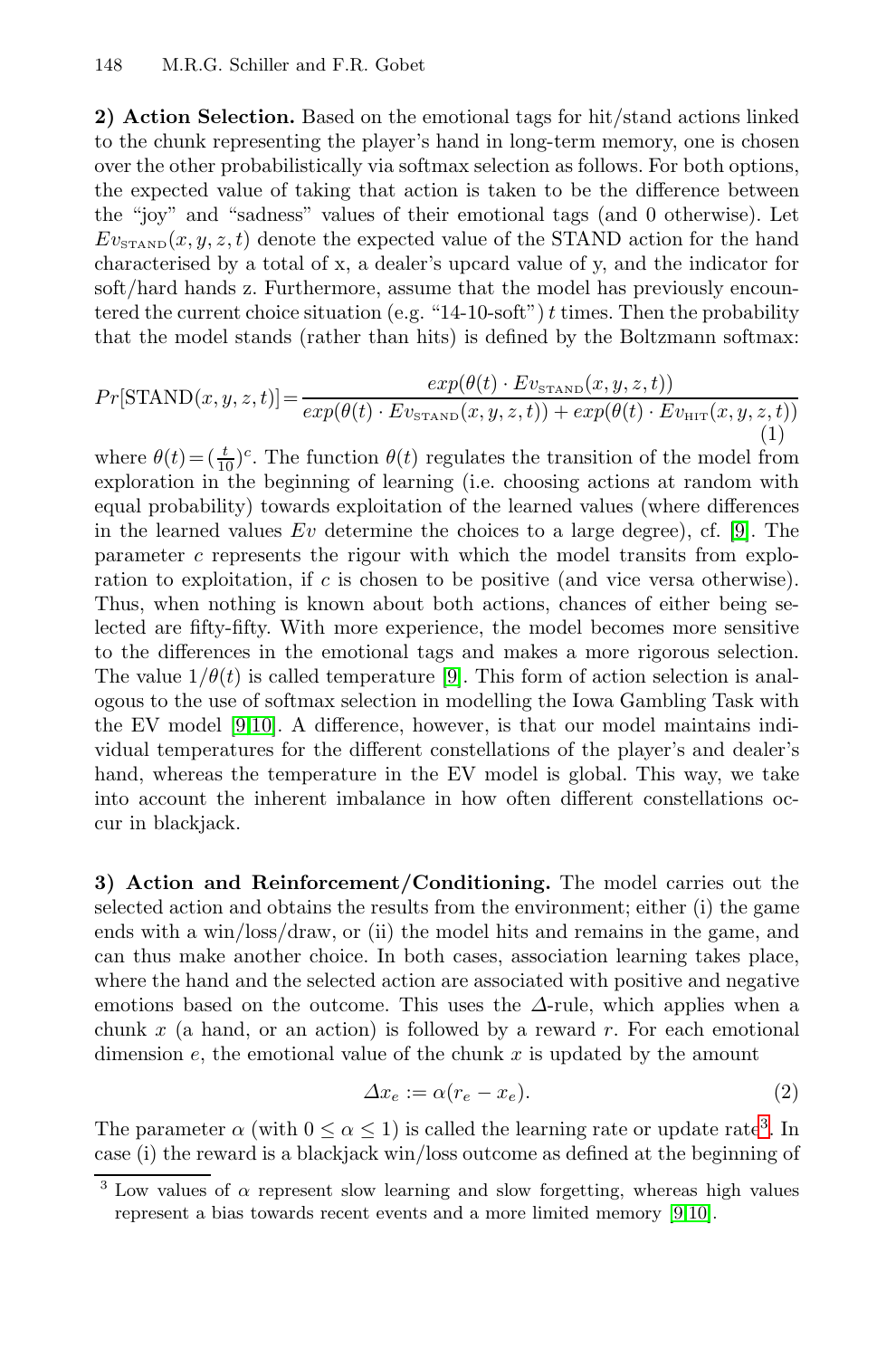this section, then both the (previous) hand and the action are credited this way (classical and operant conditioning). In case (ii), the reward is represented by the emotional tag associated with the new hand. For example, if the HIT action was chosen for the hand "14-10-soft", and the player is dealt a king, the new hand is "14-10-hard". The emotional tag associated with "14-10-soft" is updated with the  $\Delta$ -rule and "14-10-hard" as a reward. Similarly, the emotional tag of the action chunk"14-10-so[ft](#page-11-1) $\rightarrow$ hit" is updated in the same way. Thus, the values of the emotional tags for hands propagate from those hands that are likely to r[ec](#page-9-0)eive immediate reward (or punishment) towards those that are more likely to represent an intermediate stage of the game. The model continues with the next choice as described by **1)**.

#### **4.2 Attribution**

In his analysis of casino players, Wagenaar [4] observed that the probability of hitting correlates with the probability of busting after drawing one card. As illustrated in Table 1, players are likely to hit at a hard hand of 12 and to be gradually more likely to stand as totals approach 16. This raises the question whether the behaviour of players can be conceived as "fitting" their decisions to the probability of busting, and ignoring other aspects of decision-making, and several hypotheses for this behaviour (attribution bias, delaying) are discussed by Wagenaar. We assume that affective conditioning requires stimuli to co-occur in short-term memory. This contiguity is playing an important role for crediting the player's actions with the emotional consequences (losing or winning). Perceptions that happen in between the player's action and the outcome (e.g. the dealer's actions), are likely to enter short-term memory and interfere with this contiguity. This results in a bias towards learning actions that are immediately punished or rewarded (busting or having blackjack) and against outcomes that involve the dealer's actions. In this paper, we use an explicit parameter that quantifies this bias, rather than model the perception of the dealer's actions in detail. We define [an](#page-11-0) attribution bias  $att \in [0, 1]$  that inhibits the learning of outcomes delayed by the dealer's actions. Technically, we use a reduced learning rate  $\alpha' = \alpha(1 - att).$ 

#### **4.3 SARSA (Model 2)**

The above described learning mechanism is similar, but not identical to a wellknown reinforcement learning algorithm in AI, SARSA. Since SARSA has been described in detail elsewhere (e.g. [2]), we concentrate on the differences to the above algorithm. The simulations in this paper use a modification of Model 1 that implements a version of SARSA. Instead of using the above  $\Delta$ -rule, actions are reinforced by the rule

$$
\Delta x_e := \alpha (r_e + \gamma x'_e - x_e),\tag{3}
$$

where  $x$  is the emotional tag associated with the action that has been taken,  $r$ is the emotional tag associated with the immediate reward (wins/loss/draw if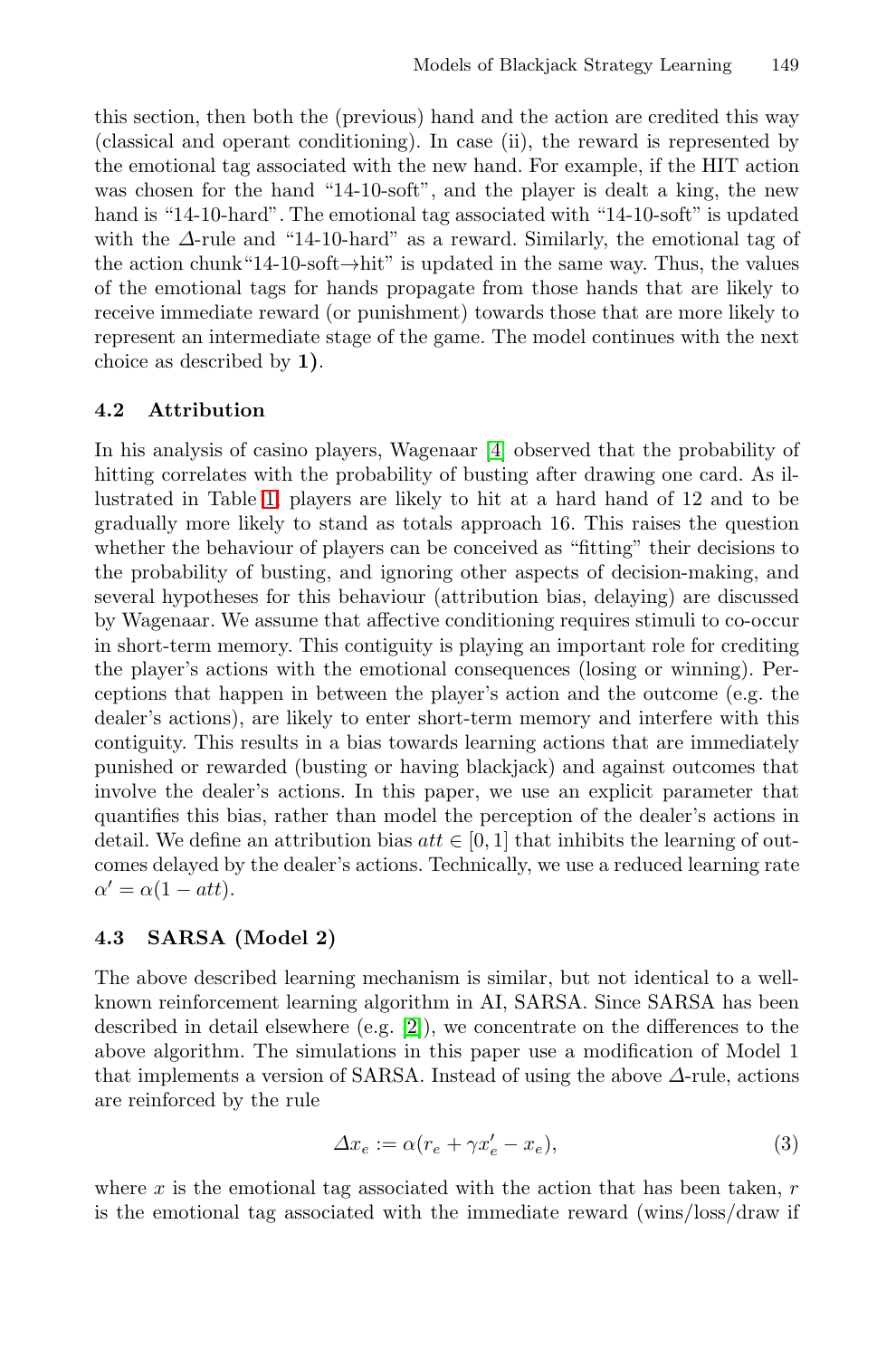the game has finished, nothing otherwise), and  $x'$  is the emotional tag associated with the next action that the model will take (according to action selection) if the model is allowed another choice (in case the game continues after hitting). This is done for all emotional dimensions indexed by e, sadness and joy. The parameter  $\gamma$  (in the range [0,1]) is used to tune down the contribution of the intermediate reward  $x'$  represented by staying in the game vis-a-vis actual reward r. Apart from the incremental learning of chunks, which we retain from the previous model, this implements a version of SARSA. In brief, the differences between the two variants of our model are the following:

- **–** Model 1 maintains estimated values for both the player's hands and actions related to hands, Model 2 only for the latter.
- **–** When Model 1 hits and is presented with a new choice, the hit action is credited by the general (action-unspecific) value of the new hand. Instead, Model 2 credits the action with the hypothetical value of the next action that will b[e](#page-11-1) chosen (i.[e.](#page-9-0) it looks further ahead).
- The parameter  $\gamma$  regulates the contribution of expected vs. actual reward.

### **4.4 Model Fitting**

Because the game of blackjack has an important stochastic element, for each of the models described above, and each set of parameters, we constructed ten instances with the same parameters, and calculated the fit relative to (i) the basic strategy, and (ii) the data from [4] in Table 1. Since this procedure is relatively time-consuming, a[nd](#page-11-1) [m](#page-7-0)odels have three parameters  $(\alpha, c, \text{ and either} \textit{att} \text{ or } \gamma)$  we performed a relatively coarse-grained grid search (550 combinations of parameters) to explore different models and to optimise their parameters (using the sum of squared errors of the models' percentages of standing in the different cases). We consider it more important to understand how the different models compare rather than pinpoint the exact location of the optimal parameters (which, due to the stochastic nature of the game, is very difficult anyway). We applied this procedure to models that played 10,000 blackjack games each (equivalent to roughly 194–333 hours of play, according to  $[4]^4$ ). To ease the analysis, we assume that all models always hit at a total of less than 11, and stand at a hard total of at least 18. It is a plausible assumption that human players st[ar](#page-9-0)t off with a similar rule of thumb when learning blackjack, and Wagenaar's data shows that human players generally do not violate this simple rule.

## <span id="page-7-0"></span>**5 Results**

We measured in how far our models account for the learning of both (i) observed decision-making by casino players (as represented by Wagenaar's data in Table 1) and (ii) ideal decision making (as represented by the corresponding excerpt of the basic strategy, indicated by underlining in the table) by calculating  $r^2$  (for

<sup>4</sup> Wagenaar [4] estimates that 30 hands in succession equal 35-60 minutes of playing.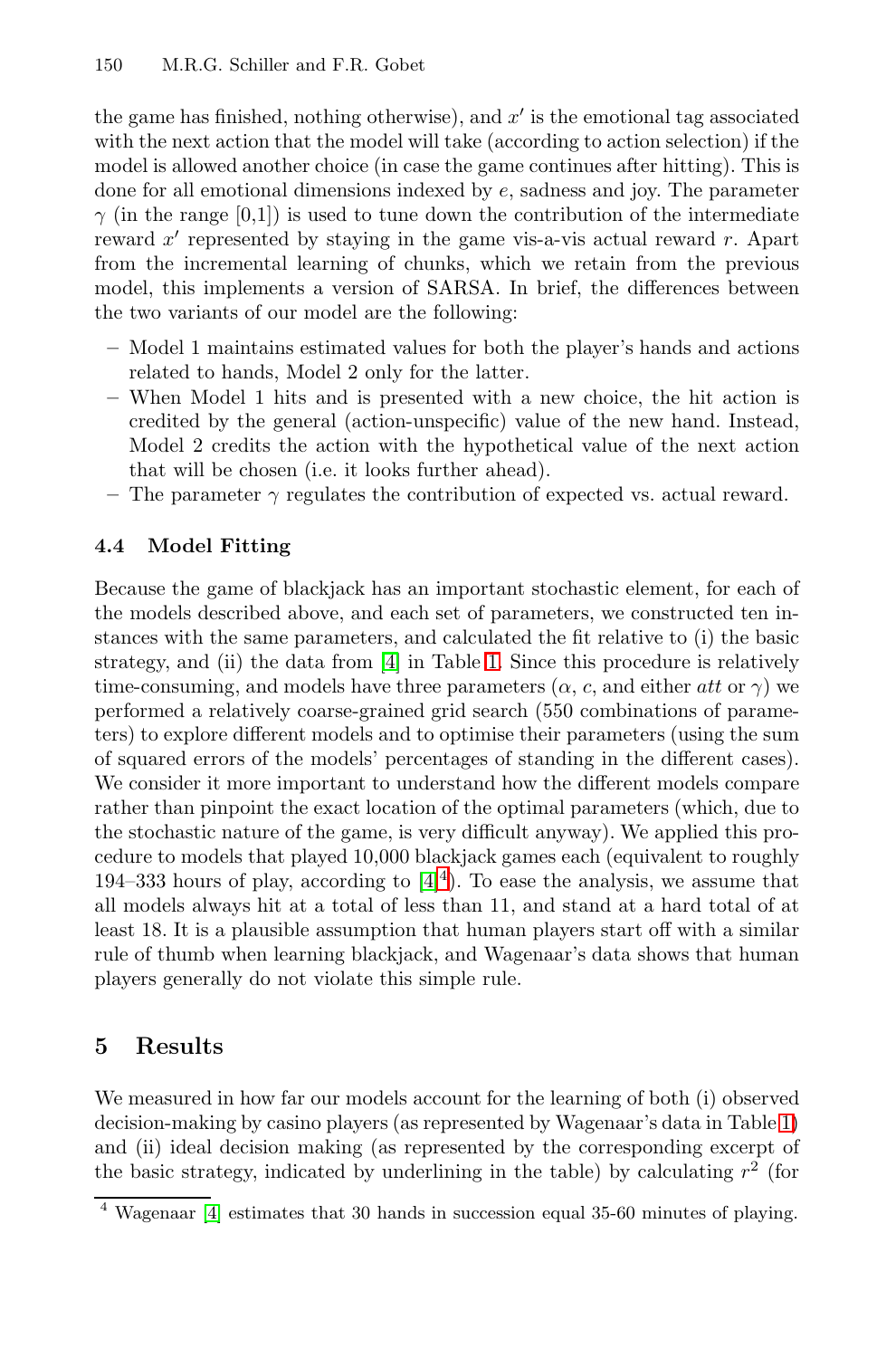

Fig. 1. Comparison illustrating the role of *att* for the fit of the CHREST model wrt. the basic strategy ( $\alpha = 0.1$ ,  $c = 3$ ) and Wagenaar's data ( $\alpha = 0.2$ ,  $c = 3$ )

the percentage of standing, as opposed to hitting, in the different cases) and comparing the patterns in the decision tables. Table 2 shows the decision making pattern of Model 1 fitted to Wagenaar's empirical data, with  $r^2 = 0.81$ . The main phenomena in Wagenaar's data are present: when the dealer's total is low, players sometimes hit when they should stand. When the dealer's total is high, then the model is more likely to stand the higher the player's total.

Table 3 shows the decision making pattern of Model 1 fitted to the basic strategy. The fit is  $r^2 = 0.79$ . The model uses an attribution bias of 0.4. This bias is less than for the model fitted to the empirical data (as expected), but it is nevertheless surprising, since one would expect that a bias is likely to be detrimental to learning the optimal strategy. A possible explanation is that the attribution factor makes the model play more conservatively (i.e. stand rather than hit), and since the table contains more situations where the basic strategy mandates standing over hitting, our optimisation is slightly biased towards those situations (and thus, conservatism). Despite the relatively good fit, the model still falls noticeably short of attaining the basic strategy, illustrating how difficult it is to learn the strategy by playing. To assess the contribution of the attribution factor att, we compare the fit of the two models while varying att, as shown in Fig. 1. This shows that the attribution factor in[de](#page-9-1)ed contributes towards the fit of the model for Wagenaar's data. Interestingly, the model does not seem to depend on using separate dimensions of joy and sadness – a similar fit is obtained using only one emotional dimension where rewards reflect the net win only  $(r^2 = 0.80$  for Wagenaar's data with  $\alpha = 0.4$ ,  $c = 3$ ,  $att = 0.4$  and  $r^2 = 0.76$ for the basic strategy, with  $\alpha = 0.2$ ,  $c = 5$ ,  $att = 0.3$ ).

Table 4 shows the decision making pattern using Model 2 with parameters  $\alpha = 0.2$ ,  $c=2$  and  $\gamma = 0.1$ , which results in an unexpectedly close fit to Wagenaar's data,  $r^2 = 0.91$ . In particular, this model exceeds the model in Table 2 by better representing the trend of players to hit at a low total and to stand at a high total when the dealer's upcard is high. The fact that  $\gamma$  is found to have a very low value means that the contribution of expected reward counts only with a factor of 0.1 relative to immediate reward, and thus represents a strong bias towards immediate reward. By contrast, our grid search produced only moderate results when fitting Model 2 to the basic strategy, not better than  $r^2 = 0.6$ .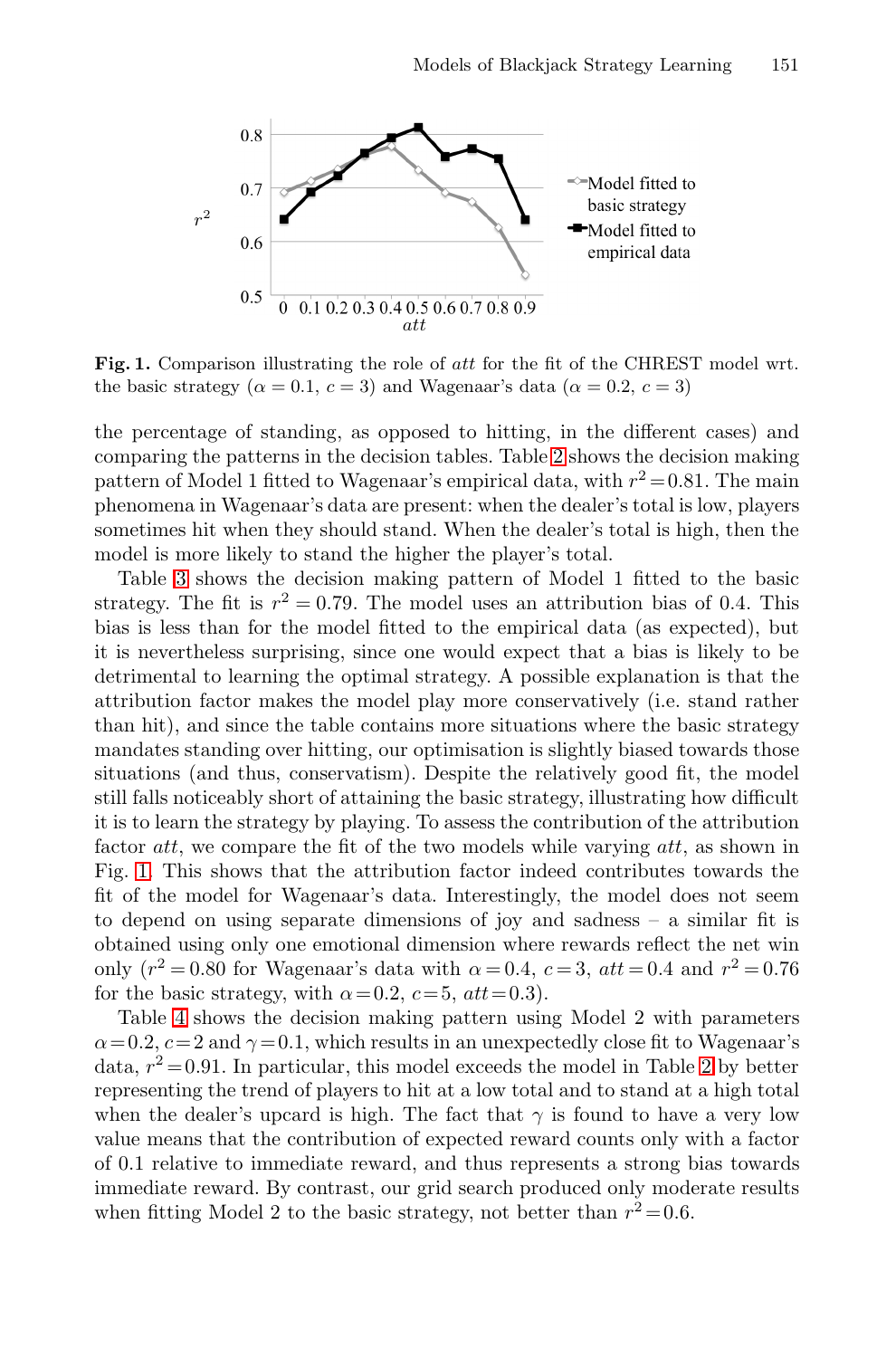<span id="page-9-1"></span><span id="page-9-0"></span>**Table 1.** Percentage of decisions of casino players that violate the basic strategy for hard non-pair hands. Underlined percentages indicate those cases where the basic strategy requires hitting (in all other cases the basic strategy requires standing). Table adapted from [4] and shading was added (gray represents the percentage of hitting).

|                | Dealer's Upcard |      |          |      |          |      |         |      |      |      |
|----------------|-----------------|------|----------|------|----------|------|---------|------|------|------|
| Player's total | 2               | 3    | 4        | 5    | 6        |      | 8       | 9    | 10   | 11   |
| 12             | 14.5            | 33.7 | 47.7     | 44.1 | 29.9     | 9.4  | 9.0     | 9.3  | 7.7  | 3.7  |
| 13             | 49.5            | 23.3 | 17.4     | 8.2  | 8.2      | 28.2 | 22.5    | 17.6 | 17.8 | 8.3  |
| 14             | 24.5            | 10.4 | 4.0      | 1.3  | 4.8      | 35.7 | 38.1    | 39.1 | 47.4 | 27.8 |
| 15             | 6.3             | 3.6  | 2.5      | 4.1  | 3.5      | 77.6 | 78.4    | 63.9 | 71.5 | 48.1 |
| 16             | 3.0             | 0    | $\Omega$ | 0    | $\theta$ | 89.7 | 86.2    | 82.8 | 89.6 | 71.6 |
| 17             | $\Omega$        | 0    | 0        | 0    | 0        | 0    | $1.2\,$ | 0    | 0.5  | 1.2. |

**Table 2.** Percentage of deviations from the basic strategy of 100 instances of Model 1 with 10,000 games of training (each) during 1000 further games (each), fitted on Wagenaar's data in Figure 1, with parameters  $\alpha = 0.2$ ,  $c = 3$ ,  $att = 0.5$ 

|                | Dealer's Upcard |      |         |      |      |      |      |      |      |      |
|----------------|-----------------|------|---------|------|------|------|------|------|------|------|
| Player's total | $\overline{2}$  | 3    | 4       | 5    | 6    |      | 8    | 9    | 10   |      |
| 12             | 57.7            | 54.4 | 31.8    | 27.9 | 32.9 | 33.7 | 26.0 | 36.9 | 16.5 | 15.1 |
| 13             | 32.0            | 26.9 | 19.4    | 14.5 | 24.5 | 35.4 | 37.1 | 41.7 | 21.0 | 19.7 |
| 14             | 20.6            | 14.8 | 13.9    | 13.0 | 13.8 | 52.0 | 39.8 | 55.7 | 26.7 | 22.2 |
| 15             | 18.6            | 15.6 | 7.6     | 9.8  | 11.8 | 48.5 | 55.9 | 64.2 | 55.5 | 35.6 |
| 16             | 11.8            | 12.4 | 7.0     | 5.0  | 10.8 | 57.2 | 67.1 | 62.5 | 67.3 | 49.4 |
| 17             | 3.8             |      | $1.6\,$ | 3.4  | 2.1  | 2.2  | 10.9 | 9.2  | 5.1  | 21.1 |

**Table 3.** Percentage of deviations from the basic strategy of 100 instances of Model 1 with 10,000 games of training (each) during 1000 further games (each), fitted on the basic strategy ( $\alpha = 0.1$ ,  $c = 3$ ,  $att = 0.4$ )

|                | Dealer's Upcard |      |      |      |      |      |      |      |      |      |
|----------------|-----------------|------|------|------|------|------|------|------|------|------|
| Player's total | $\overline{2}$  | 3    | 4    | 5    | 6    |      | 8    |      | 10   | 11   |
| 12             | 43.9            | 46.5 | 34.3 | 28.3 | 35.3 | 19.6 | 37.3 | 36.2 | 10.6 | 20.4 |
| 13             | 48.4            | 34.1 | 30.1 | 27.2 | 22.5 | 33.3 | 33.9 | 34.5 | 12.0 | 23.2 |
| 14             | 27.1            | 28.9 | 15.1 | 18.9 | 11.6 | 37.3 | 32.0 | 34.8 | 24.4 | 28.3 |
| 15             | 14.3            | 11.8 | 9.5  | 15.7 | 13.3 | 50.7 | 49.4 | 51.3 | 30.8 | 31.1 |
| 16             | 15.2            | 10.8 | 10.5 | 7.7  | 9.9  | 42.5 | 58.1 | 63.2 | 50.3 | 36.1 |
| 17             | 5.6             | 4.8  | 4.8  | 1.5  | 1.4  | 3.2  | 18.0 | 18.5 | 13.2 | 39.2 |

**Table 4.** Percentage of deviations from the basic strategy of 100 instances of Model 2 with 10,000 games of training (each) during 1000 further games (each), fitted on Wagenaar's data in Figure 1, with parameters  $\alpha = 0.2, c = 2, \gamma = 0.1$ 

|                |      | Dealer's Upcard |         |         |         |      |      |      |      |            |  |
|----------------|------|-----------------|---------|---------|---------|------|------|------|------|------------|--|
| Player's total | 2    |                 | 4       | 5       | 6       |      | 8    | 9    | 10   | 11         |  |
| 12             | 36.8 | 36.5            | 50.0    | 47.2    | 46.7    | 17.8 | 13.9 | 6.8  | 3.0  | <u>4.4</u> |  |
| 13             | 40.7 | 42.0            | 32.8    | 31.8    | 27.4    | 25.5 | 21.6 | 20.2 | 9.7  | 8.6        |  |
| 14             | 23.7 | 23.0            | 18.5    | 13.2    | 20.9    | 50.4 | 49.1 | 36.2 | 18.7 | 22.3       |  |
| 15             | 13.8 | 14.7            | 13.8    | 12.6    | 8.7     | 70.0 | 53.3 | 63.8 | 55.0 | 32.4       |  |
| 16             | 12.5 | 8.2             | 9.7     | 8.2     | 8.1     | 84.8 | 77.4 | 74.3 | 83.3 | 61.9       |  |
| 17             | 4.9  | 5.0             | $1.6\,$ | $1.0\,$ | $1.8\,$ | 2.1  | 5.8  | 3.1  | 0.7  | 6.5        |  |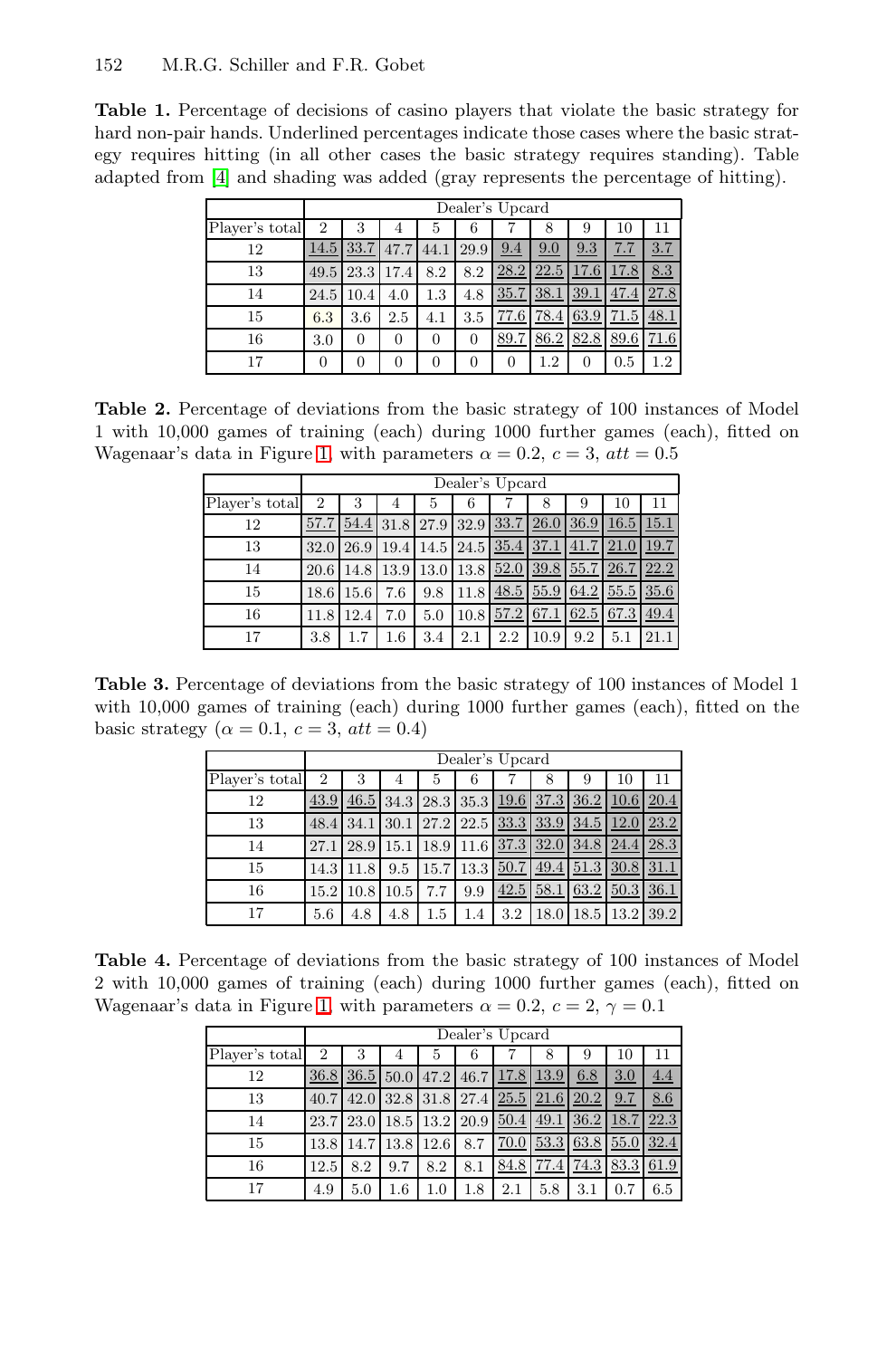

<span id="page-10-0"></span>**Fig. 2.** Comparison between average wins of models and fixed strategies, relative to the amount of training

Fig. 2 presents the average wins achieved by the different models (evaluated in batches of 100, on 1000 different games each), relative to the number of games they are trained on, and relative to the unit bet. They perform quite similarly. In particular, their profitability falls in [be](#page-11-1)tween the simple strategies and the basic strategy – similarly to the casino players in the empirical studies.

# **6 Conclusion**

This paper has investigated in how far the behaviour of blackjack players in the casino can be modelled as being the result of learning. Our models were found to generate a behaviour similar to that observed by Wagenaar [4], which is half-way between the basic strategy and a bias to avoid busting. We compared the fit of two different approaches to modelling Wagenaar's data; which are mainly inspired by previous work on conditioning, decision making and SARSA. Whereas the fit of both investigated variants is very encouraging, the fit of the model combining SARSA and softmax turned out to be slightly superior in accounting for Wagenaar's data. However, one needs to be cautious with the interpretation, since our results also highlight the very stochastic nature of the game, which makes model fitting difficult. Furthermore, we used batches of models with the same parameters to model populations of players. In how far the models account for individual differences (e.g. use of explicit strategies) still needs to be tested. This work highlights how difficult it is for a player to learn blackjack by playing (rather than intentionally learning the basic strategy). Our models remain still far from optimal performance as compared to the basic strategy, even with parameters fitted for that goal and 10,000 hands of experience.

An important question raised in this paper is the role of biases on the learning of strategies. We found that a bias towards immediate outcomes (the attribution bias) contributed towards the fit of Model 1 to Wagenaar's empirical data.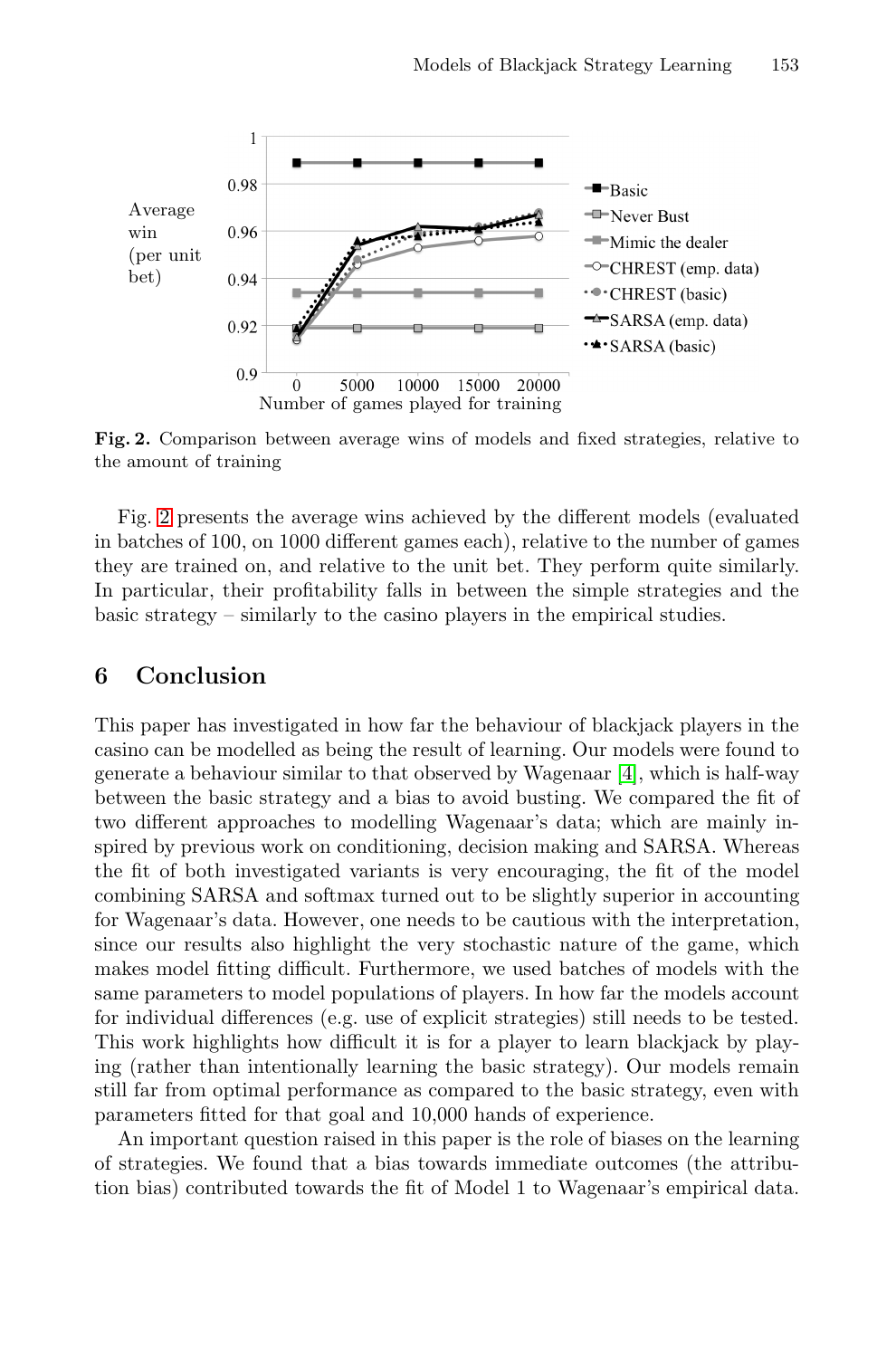The  $\gamma$  parameter of Model 2 (the SARSA-variant) has a similar role, since it discounts expected reward relative to immediate reward, and was found to play a crucial role. Future work may address other sources of bias that may play a role in the learning of strategies in casino games such as blackjack. For example, imbalances in the valence of winning a certain amount as compared to losing the same amount, like in the EV model [10], can be incorporated and investigated.

<span id="page-11-7"></span><span id="page-11-0"></span>The presented blackjack model mainly hinges on association and reinforcement learning, but not so much on other aspects that CHREST is famous for, such as chunking. Future work may investigate models that rely on both of these kinds of aspects, to model behaviour in games (and other problem solving tasks) with a richer structure of patterns to be memorised and recognised, e.g. poker.

<span id="page-11-4"></span><span id="page-11-2"></span><span id="page-11-1"></span>**Acknowledgments.** This work was funded by a grant from the British Academy, under contract number BR100096. We thank three anonymous reviewers for their useful comments.

# <span id="page-11-3"></span>**References**

- <span id="page-11-5"></span>1. Gobet, F., Lane, P.C.R., Croker, S., Cheng, P.C.H., Jones, G., Oliver, I., Pine, J.M.: Chunking mechanisms in human learning. Trends in Cognitive Sciences 5, 236–243 (2001)
- <span id="page-11-8"></span>2. Perez-Uribe, A., Sanchez, E.: Blackjack as a test bed for learning strategies in neural networks. In: IEEE International Joint Conference on Neural Networks, IJCNN 1998, vol. 3, pp. 2022–2027 (1998)
- <span id="page-11-6"></span>3. Kendall, G., Smith, C.: The evolution of blackjack strategies. In: The 2003 Congress on Evolutionary Computation, CEC 2003, vol. 4, pp. 2474–2481 (2003)
- 4. Wagenaar, W.: Paradoxes of gambling behaviour. Erlbaum, Hillsdale (1988)
- 5. Thorp, E.: Beat the dealer: A winning strategy for the game of twenty-one: A scientific analysis of the world-wide game known variously as blackjack, twentyone, vingt-et-un, pontoon or Van John. Blaisdell Pub. Co. (1962)
- 6. Walker, M., Sturevska, S., Turpie, D.: The quality of play in Australian casinos. In: Finding the Edge: Mathematical Analysis of Casino Games. Institute for the Study of Gambling and Commercial Gaming (2000)
- 7. Chau, A.W.L., Phillips, J.G., Von Baggo, K.L.: Departures from sensible play in computer blackjack. Journal of General Psychology 127(4), 426–438 (2000)
- 8. Widrow, B., Gupta, N.K., Maitra, S.: Punish/reward: Learning with a critic in adaptive threshold systems. IEEE Transactions on Systems, Man and Cybernetics 3, 455–465 (1973)
- 9. Wetzels, R., Vandekerckhove, J., Tuerlinckx, F., Wagenmakers, E.J.: Bayesian parameter estimation in the expectancy valence model of the Iowa gambling task. Journal of Mathematical Psychology 54, 14–27 (2010)
- 10. Busemeyer, J.R., Stout, J.C.: A contribution of cognitive decision models to clinical assessment: Decomposing performance on the Bechara gambling task. Psychological Assessment 14, 253–262 (2002)